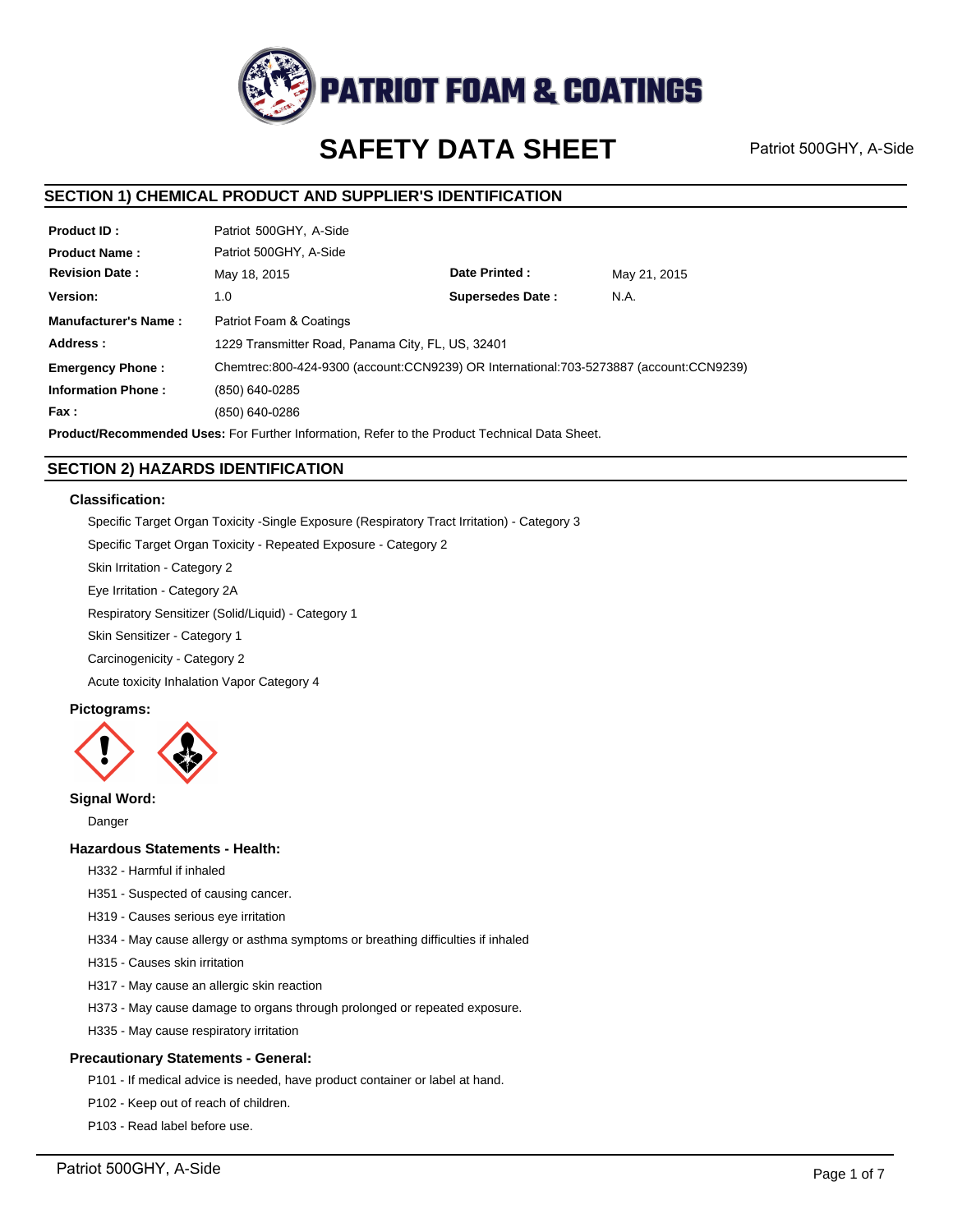### **Precautionary Statements - Prevention:**

- P261 Avoid breathing dust/fume/gas/mist/vapors/spray.
- P271 Use only outdoors or in a well-ventilated area.
- P201 Obtain special instructions before use.
- P202 Do not handle until all safety precautions have been read and understood.
- P280 Wear protective gloves/protective clothing/eye protection/face protection.
- P264 Wash thoroughly after handling.
- P284 [In case of inadequate ventilation] wear respiratory protection.
- P272 Contaminated work clothing should not be allowed out of the workplace.
- P260 Do not breathe dust/fume/gas/mist/vapors/spray.
- P233 Keep container tightly closed.

### **Precautionary Statements - Response:**

P304 + P340 - IF INHALED: Remove person to fresh air and keep comfortable for breathing.

P312 - Call a POISON CENTER/doctor if you feel unwell.

P308 + P313 - IF exposed or concerned: Get medical advice/attention.

P305 + P351 + P338 - IF IN EYES: Rinse cautiously with water for several minutes. Remove contact lenses, if present and easy to do. Continue rinsing.

P337 + P313 - If eye irritation persists: Get medical advice/attention.

P342 + P311 - If experiencing respiratory symptoms: Call a POISON CENTER/doctor.

P302 + P352 - IF ON SKIN: Wash with plenty of water.

P321 - Specific treatment (see section 4 on this SDS).

P332 + P313 - If skin irritation occurs: Get medical advice/attention.

P362 + P364 - Take off contaminated clothing. And wash it before reuse.

P333 + P313 - If skin irritation or a rash occurs: Get medical advice/attention.

P314 - Get Medical advice/attention if you feel unwell.

### **Precautionary Statements - Storage:**

P405 - Store locked up.

P403 + P405 - Store in a well-ventilated place. Store locked up.

### **Precautionary Statements - Disposal:**

P501 - Dispose of contents/ container to an approved waste disposal plant.

# **SECTION 3) COMPOSITION / INFORMATION ON INGREDIENTS**

| CAS          | <b>Chemical Name</b>                | % by Weight |
|--------------|-------------------------------------|-------------|
| 0009016-87-9 | POLYMETHYLENE POLYPHENYL ISOCYANATE | 52% - 97%   |
| 0000101-68-8 | 4.4'-METHYLENEDIPHENYL DIISOCYANATE | 13% - 24%   |

# **SECTION 4) FIRST-AID MEASURES**

### **Inhalation:**

Remove source of exposure or move person to fresh air and keep comfortable for breathing. If experiencing respiratory symptoms: Call a POISON CENTER/doctor. If breathing is difficult, trained personnel should administer emergency oxygen if advised to do so by the POISON CENTER/doctor.

If exposed/feel unwell/concerned: Call a POISON CENTER/doctor.

Eliminate all ignition sources if safe to do so.

### **Skin Contact:**

Take off contaminated clothing, shoes and leather goods (e.g. watchbands, belts). Gently blot or brush away excess product. Wash with plenty of lukewarm, gently flowing water for a duration of 15-20 minutes. If skin irritation or rash occurs: Get medical advice/attention. Wash contaminated clothing before re-use or discard.

IF exposed or concerned: Get medical advice/attention.

### **Eye Contact:**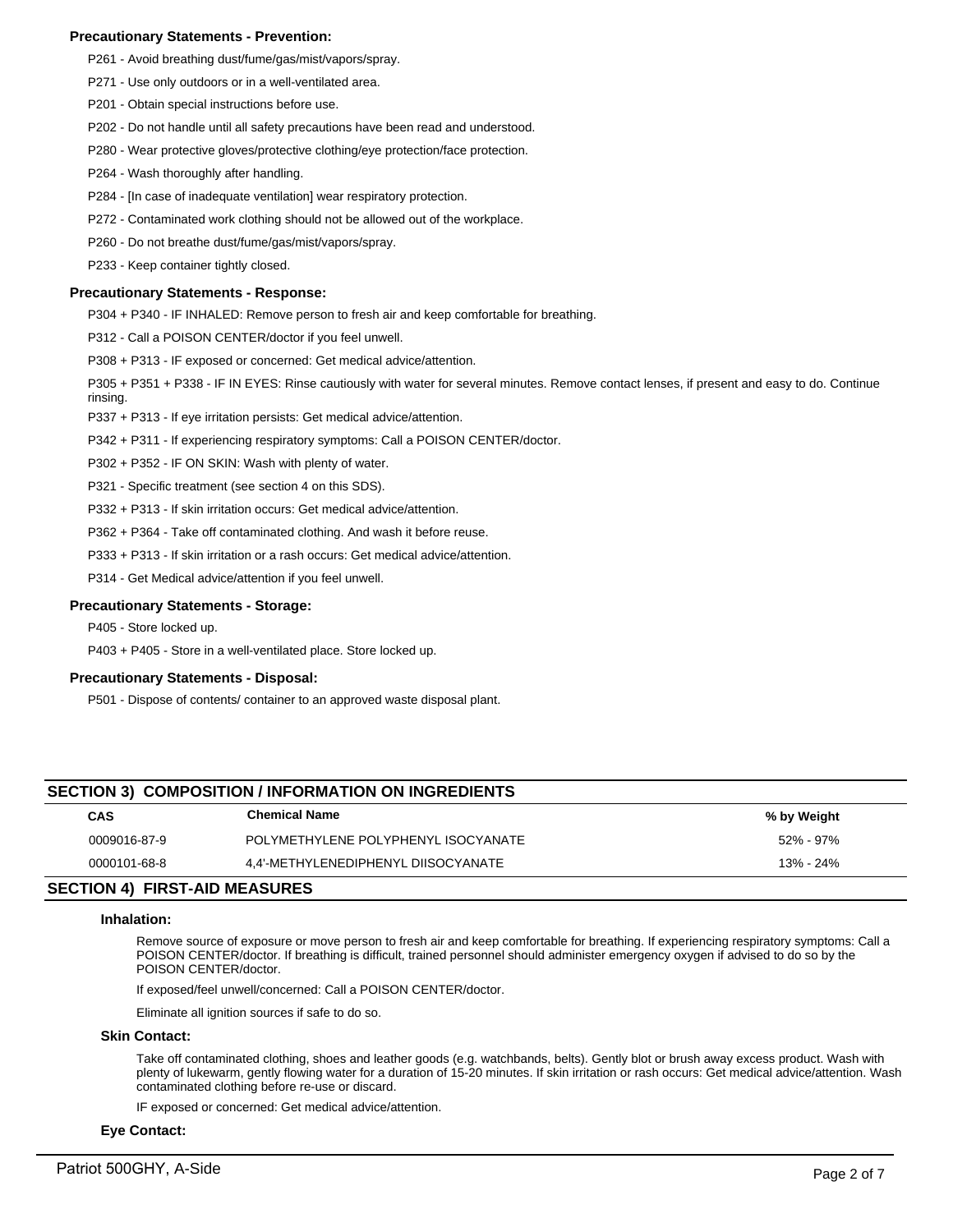Rinse eyes cautiously with lukewarm, gently flowing water for several minutes, while holding the eyelids open. Remove contact lenses, if present and easy to do. Continue rinsing for 15-20 minutes. Take care not to rinse contaminated water into the unaffected eye or onto the face. If eye irritation persists: Get medical advice/attention.

### **Ingestion:**

Rinse mouth. Do NOT induce vomiting. Give 1 or 2 glasses of milk or water to drink and get medical attention/advice.

IF exposed or concerned: Get medical advice/attention.

# **SECTION 5) FIRE-FIGHTING MEASURES**

### **Suitable Extinguishing Media:**

Dry chemical, foam, carbon dioxide is recommended. Water spray is recommended to cool or protect exposed materials or structures. Carbon dioxide can displace oxygen. Use caution when applying carbon dioxide in confined spaces. Simultaneous use of foam and water on the same surface is to be avoided as water destroys the foam. Sand or earth may be used for small fires only.

### **Unsuitable Extinguishing Media:**

If water is used, use very large quantities of cold water. The reaction between water and hot isocyanate may be vigorous.

### **Specific Hazards in Case of Fire:**

Excessive pressure or temperature may cause explosive rupture of containers.

Water contamination will produce carbon dioxide. Do not reseal contaminated containers as pressure buildup may rupture them.

### **Fire-fighting Procedures:**

Isolate immediate hazard area and keep unauthorized personnel out. Stop spill/release if it can be done safely. Move undamaged containers from immediate hazard area if it can be done safely. Water spray may be useful in minimizing or dispersing vapors and to protect personnel. Water may be ineffective but can be used to cool containers exposed to heat or flame. Caution should be exercised when using water or foam as frothing may occur, especially if sprayed into containers of hot, burning liquid.

Dispose of fire debris and contaminated extinguishing water in accordance with official regulations.

### **Special Protective Actions:**

Wear NIOSH approved self-contained breathing apparatus in positive pressure mode with full-face piece. Boots, gloves (neoprene), goggles, and full protective clothing are also required.

Care should always be exercised in dust/mist areas.

# **SECTION 6) ACCIDENTAL RELEASE MEASURES**

### **Emergency Procedure:**

ELIMINATE all ignition sources (no smoking, flares, sparks or flames in immediate area).

Do not touch or walk through spilled material.

Isolate hazard area and keep unnecessary people away. Remove all possible sources of ignition in the surrounding area. Notify authorities if any exposure to the general public or the environment occurs or is likely to occur.

If spilled material is cleaned up using a regulated solvent, the resulting waste mixture may be regulated.

### **Recommended Equipment:**

Positive pressure, full-face piece self-contained breathing apparatus(SCBA), or positive pressure supplied air respirator with escape SCBA (NIOSH approved).

### **Personal Precautions:**

Avoid breathing vapors. Avoid contact with skin, eyes or clothing. Do not touch damaged containers or spilled materials unless wearing appropriate protective clothing.

### **Environmental Precautions:**

Stop spill/release if it can be done safely. Prevent spilled material from entering sewers, storm drains, other unauthorized drainage systems and natural waterways by using sand, earth, or other appropriate barriers.

### **Methods and Materials for Containment and Cleaning up:**

Cover container, but do not seal, and remove from work area. Prepare a decontamination solution of 2.0% liquid detergent and 3-8% concentrated ammonium hydroxide in water (5-10% sodium carbonate may be substituted for the ammonium hydroxide). Follow the precautions on the supplier's safety data sheets.

Treat the spill area with the decontamination solution, using about 10 parts of the solution for each part of the spill, and allow it to react for at least 15 minutes. Carbon dioxide will be evolved, leaving insoluble polyureas. Residues from spill cleanup, even when treated as described may continue to be regulated under provisions of RCRA and require storage and disposal as hazardous waste.

Slowly stir the isocyanate waste into the decontamination solution described above. Let stand for 48 hours, allowing the evolved carbon dioxide to vent away, residues may still be subject to RCRA storage and disposal requirements. Dispose off in compliance with all relevant local, state, and federal laws and regulations regarding treatment.

# **SECTION 7) HANDLING AND STORAGE**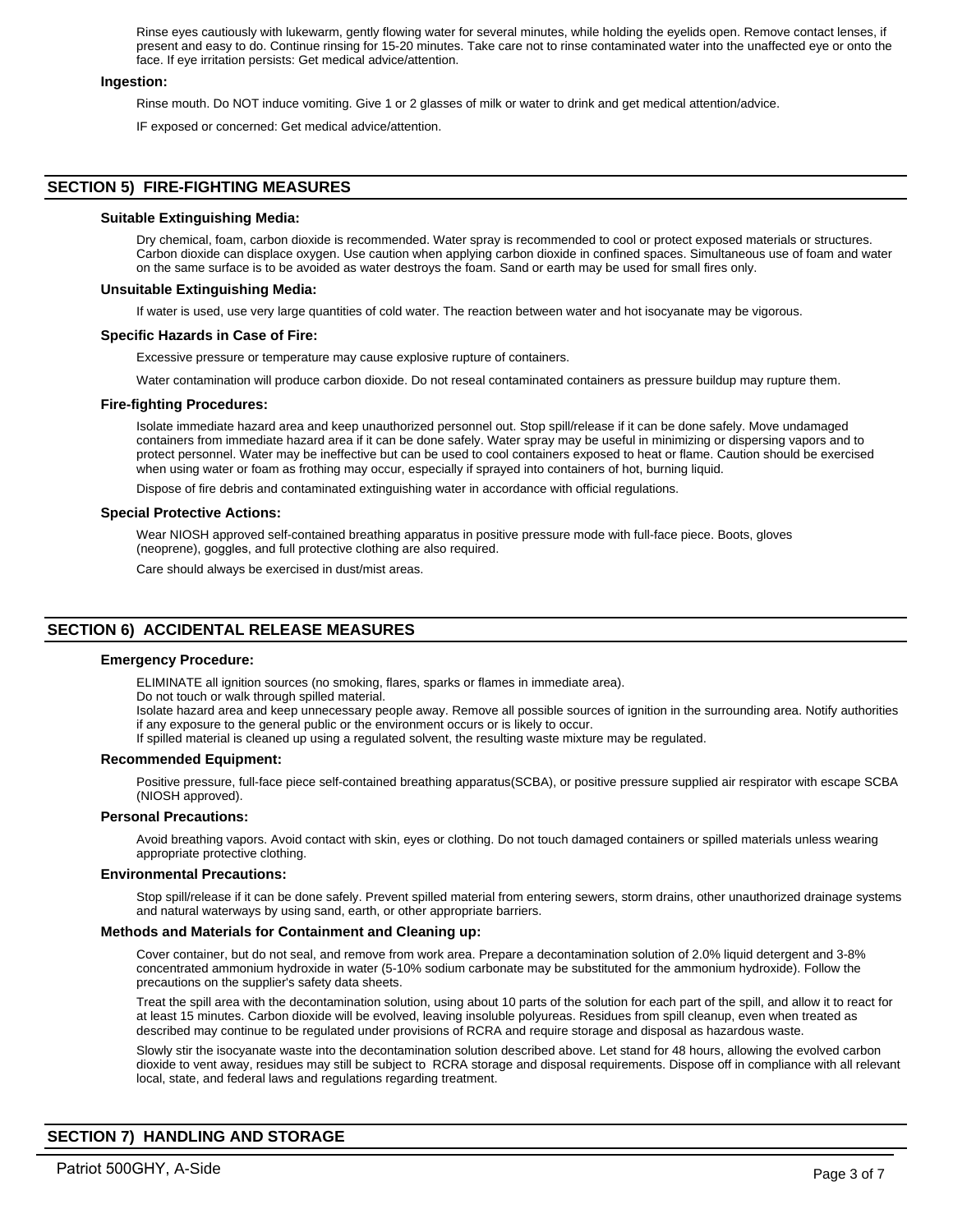### **General:**

Wash hands after use. Do not get in eyes, on skin or on clothing. Do not breathe vapors or mists. Use good personal hygiene practices. Eating, drinking and smoking in work areas is prohibited. Remove contaminated clothing and protective equipment before entering eating areas.

Eyewash stations and showers should be available in areas where this material is used and stored.

### **Ventilation Requirements:**

Use only with adequate ventilation to control air contaminants to their exposure limits. The use of local ventilation is recommended to control emissions near the source.

### **Storage Room Requirements:**

Keep container(s) tightly closed and properly labeled. Store in cool, dry, well-ventilated areas away from heat, direct sunlight, strong oxidizers and any incompatibilities. Store in approved containers and protect against physical damage. Keep containers securely sealed when not in use. Indoor storage should meet OSHA standards and appropriate fire codes. Containers that have been opened must be carefully resealed to prevent leakage. Empty container retain residue and may be dangerous. Use non-sparking ventilation systems, approved explosion-proof equipment and intrinsically safe electrical systems in areas where this product is used and stored.

Keep liquid and vapors away from sparks and flame, store in containers above ground and surrounded by dikes to contain spills or leaks.

Do not cut, drill, grind, weld, or perform similar operations on or near containers.

# **SECTION 8) EXPOSURE CONTROLS/PERSONAL PROTECTION**

### **Eye Protection:**

Wear eye protection with side shields or goggles. Wear indirect-vent, impact and splash resistant goggles when working with liquids. If additional protection is needed for entire face, use in combination with a face shield.

## **Skin Protection:**

Use of gloves approved to relevant standards made from the following materials may provide suitable chemical protection: PVC, neoprene or nitrile rubber gloves. Suitability and durability of a glove is dependent on usage, e.g. frequency and duration of contact, chemical resistance of glove material, glove thickness, dexterity. Always seek advice from glove suppliers. Contaminated gloves should be replaced. Use of an apron and over- boots of chemically impervious materials such as neoprene or nitrile rubber is recommended to avoid skin sensitization. The type of protective equipment must be selected according to the concentration and amount of the dangerous substance at the specific workplace. Launder soiled clothes or properly disposed of contaminated material, which cannot be decontaminated.

### **Respiratory Protection:**

If airborne concentrations exceed or are expected to exceed the TLV, use MSHA/NIOSH approved positive pressure supplied pressure supplied air respiratory with a full face piece or an air supplied hood. For emergencies, use a positive pressure self-contained breathing apparatus. When atmospheric levels may exceed exposure limit (PEL or TLV) NIOSH-certified air-purifying respirators equipped with an organic vapor sorbent and particulate filter can be used as long as appropriate precautions and change out schedules are in place.

### **Appropriate Engineering Controls:**

Provide exhaust ventilation or other engineering controls to keep the airborne concentrations of vapors below their respective threshold limit value.

| <b>Chemical Name</b>                       | OSHA<br>TWA<br>(ppm) | <b>OSHA</b><br>TWA<br>(mg/m3) | <b>OSHA</b><br>STEL<br>(ppm) | OSHA<br>STEL<br>(mg/m3) | OSHA-<br>Tables-<br>Z <sub>1</sub> ,2,3 | <b>OSHA</b><br>Carcinogen | OSHA<br><b>Skin</b><br>designation | <b>NIOSH</b><br><b>TWA</b><br>(ppm) | <b>NIOSH</b><br>TWA<br>(mg/m3) | <b>NIOSH</b><br><b>STEL</b><br>(ppm) | <b>NIOSH</b><br>STEL<br>(mg/m3) | <b>NIOSH</b><br>Carcinogen |
|--------------------------------------------|----------------------|-------------------------------|------------------------------|-------------------------|-----------------------------------------|---------------------------|------------------------------------|-------------------------------------|--------------------------------|--------------------------------------|---------------------------------|----------------------------|
| 4.4'<br>METHYLENEDIPHEN<br>YL DIISOCYANATE | 0.02<br>ceiling      | 0.2 ceiling                   |                              |                         |                                         |                           |                                    | 0.005                               | 0.050                          |                                      |                                 |                            |

| <b>Chemical Name</b>                                  | ACGIH | ACGIH   | <b>ACGIH</b> | <b>ACGIH</b> |
|-------------------------------------------------------|-------|---------|--------------|--------------|
|                                                       | TWA   | TWA     | <b>STEL</b>  | <b>STEL</b>  |
|                                                       | (ppm) | (mg/m3) | (ppm)        | (mg/m3)      |
| $4.4'$ -<br><b>METHYLENEDIPHEN</b><br>YL DIISOCYANATE | 0.005 | 0.051   |              |              |

# **SECTION 9) PHYSICAL AND CHEMICAL PROPERTIES**

### **Physical and Chemical Properties**

Density **10.22 lb/gal** 

Specific Gravity 1.22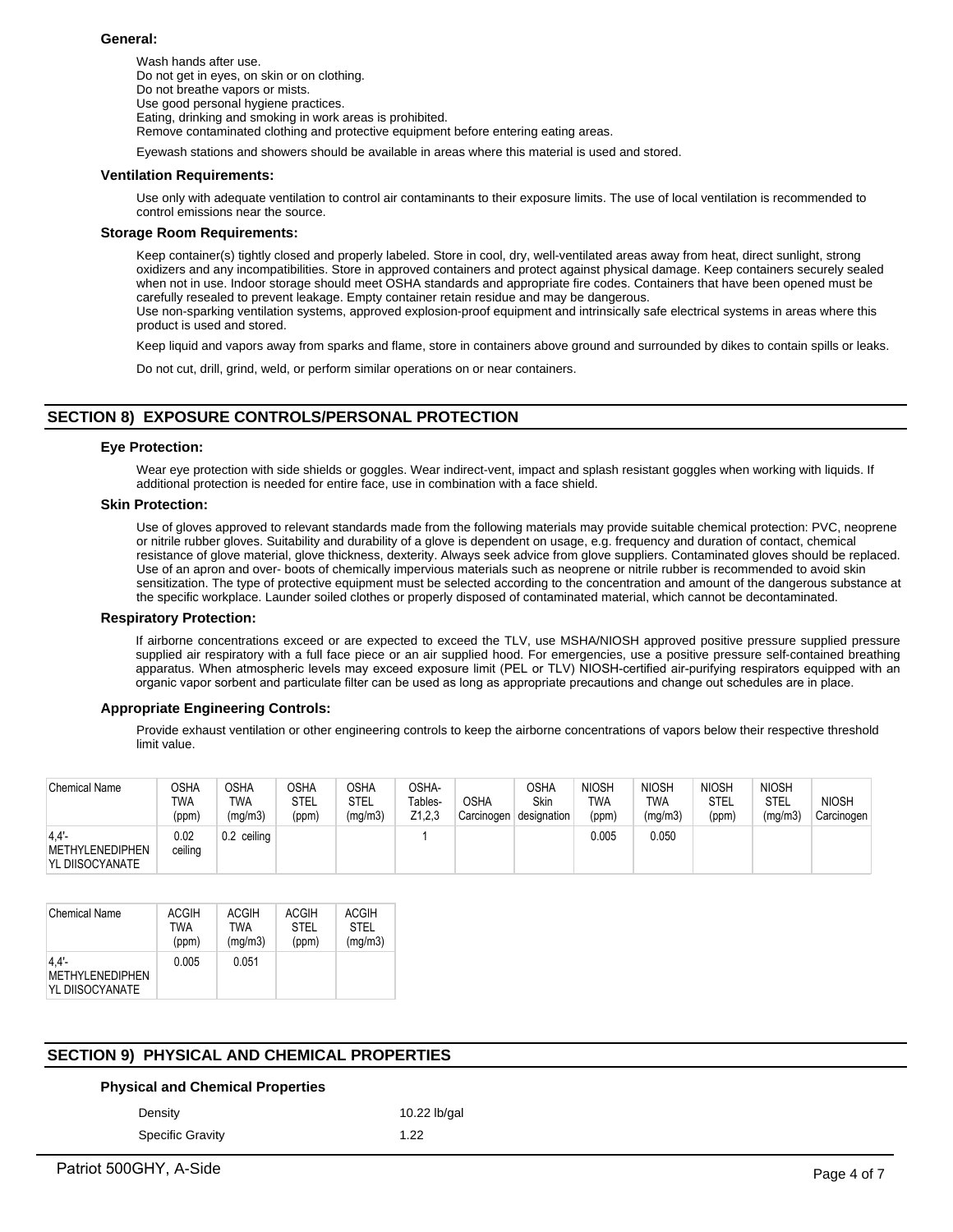| <b>VOC Regulatory</b>        | $0.00$ lb/gal            |
|------------------------------|--------------------------|
| VOC Part A & B Combined      | N.A.                     |
| Appearance                   | Dark Brown Liquid        |
| Odor Threshold               | N.A.                     |
| Odor Description             | Aromatic                 |
| pH                           | N.A.                     |
| <b>Water Solubility</b>      | <b>Reacts with Water</b> |
| Flammability                 | N/A                      |
| Flash Point Symbol           | N.A.                     |
| <b>Flash Point</b>           | 218 °C                   |
| Viscosity                    | N.A.                     |
| Lower Explosion Level        | N.A.                     |
| <b>Upper Explosion Level</b> | N.A.                     |
| Vapor Pressure               | N.A.                     |
| Vapor Density                | Heavier than air         |
| <b>Freezing Point</b>        | N.A.                     |
| <b>Melting Point</b>         | N.A.                     |
| Low Boiling Point            | N.A.                     |
| <b>High Boiling Point</b>    | N.A.                     |
| Auto Ignition Temp           | N.A.                     |
| Decomposition Pt             | N.A.                     |
| <b>Evaporation Rate</b>      | Slower than ether        |
| Coefficient Water/Oil        | N.A.                     |
|                              |                          |

# **SECTION 10) STABILITY AND REACTIVITY**

### **Stability:**

Material is stable at standard temperature and pressure.

### **Conditions to Avoid:**

Heat, high temperature, open flame, sparks, and moisture. Contact with incompatible materials in a closed system will cause liberation of carbon dioxide and buildup of pressure.

#### **Hazardous Reactions/Polymerization:**

Will not occur under normal conditions but under high temperatures above 204°C, in the presence of moistures, alkalis,tertiary amines, and metal compounds will accelerate polymerization. Possible evolution of carbon dioxide gas may rupture closed containers.

#### **Incompatible Materials:**

This product will react with any material containing active hydrogens, such as water, alcohol, ammonia, amines, alkalis and acids, the reaction with water is slow under 50°C, but is accelerated at higher temperature and in the presence of alkalis, tertiary amines, and metal compounds. Some reactions can be violent. Material can react with strong oxidizing agents.

### **Hazardous Decomposition Products:**

Carbon dioxide, carbon monoxide, nitrogen oxides, trace amounts of hydrogen cyanide and unidentified organic compounds may be formed during combustion.

# **SECTION 11) TOXICOLOGICAL INFORMATION**

# **Skin Corrosion/Irritation:**

Isocyanates react with skin protein and moisture and can cause irritation. Prolonged contact can cause reddening, swelling, rash, scaling, blistering, and, in some cases, skin sensitization. Individuals who have developed a skin sensitization can develop these symptoms as a result of contact with very small amounts of liquid material or as a result of exposure to vapor.

Causes skin irritation

### **Serious Eye Damage/Irritation:**

Liquid, aerosols or vapors are severely irritating and can cause pain, tearing, reddening and swelling. Prolonged vapor contact may cause conjunctivitis. Any level of contact should not be left untreated.

Causes serious eye irritation

# **Carcinogenicity:**

Suspected of causing cancer.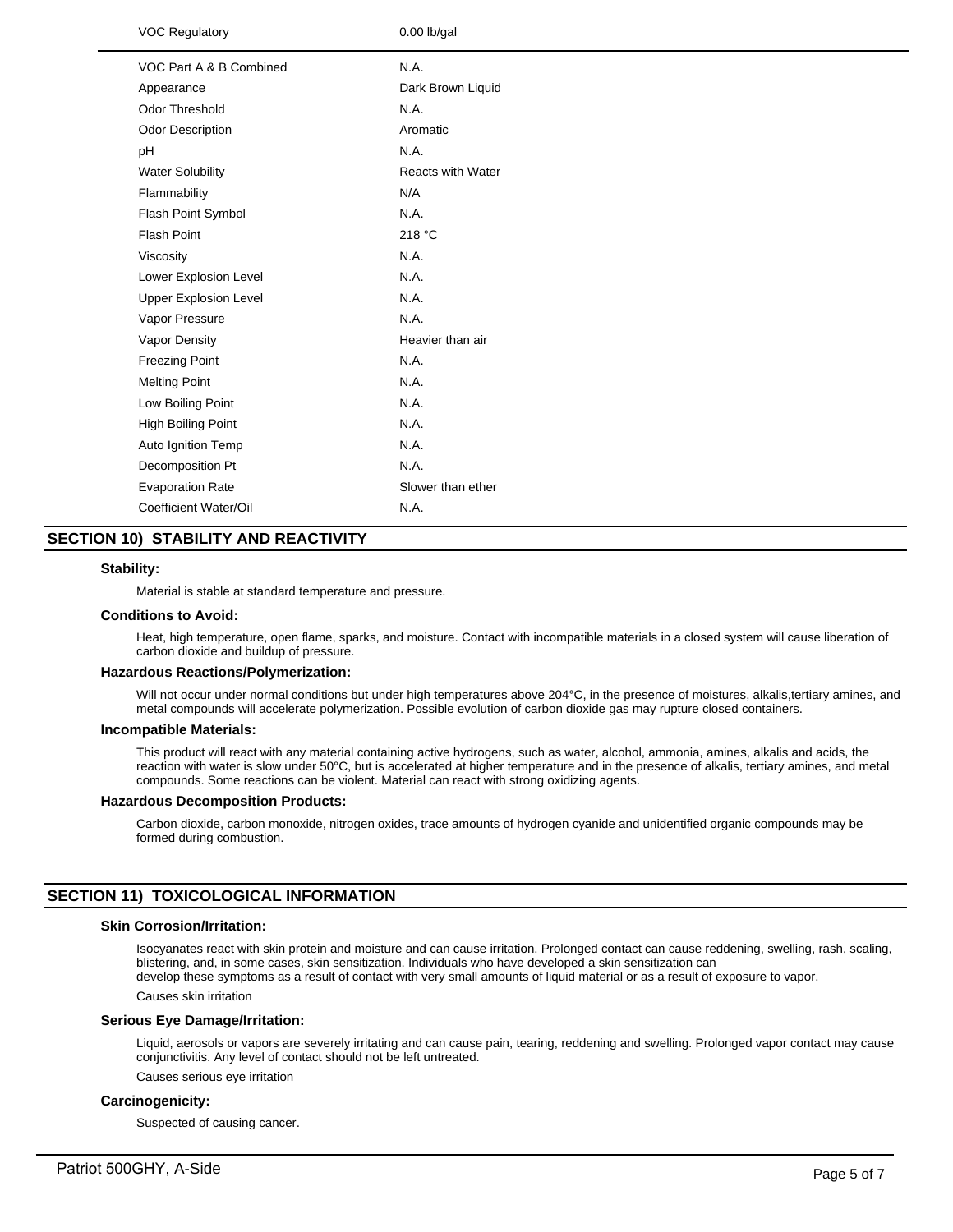### **Respiratory/Skin Sensitization:**

May cause allergy or asthma symptoms or breathing difficulties if inhaled

May cause an allergic skin reaction

### **Germ Cell Mutagenicity:**

No data available

### **Reproductive Toxicity:**

No data available

### **Specific Target Organ Toxicity - Single Exposure:**

High vapor concentrations may cause central nervous system (CNS) depression as evidenced by giddiness, headache, dizziness, and nausea. Persons with a preexisting, nonspecific bronchial hyperactivity can respond to concentrations below the TLV with similar symptoms as well as asthma attack. Exposure well above the TLV may lead to bronchitis, bronchial spasm and pulmonary edema (fluid in lungs). As a result of previous repeated overexposures or a single large dose, certain individuals may develop isocyanate sensitization (chemical asthma) which will cause them to react to a later exposure to isocyanate at levels well below the TLV.

May cause respiratory irritation

### **Specific Target Organ Toxicity - Repeated Exposure:**

Chronic overexposure to isocyanate has also been reported to cause lung damage (including decrease in lung function) which may be permanent.

May cause damage to organs through prolonged or repeated exposure.

### **Aspiration Hazard:**

No data available

### **Acute Toxicity:**

No data available

### 0000101-68-8 4,4'-METHYLENEDIPHENYL DIISOCYANATE

LC50 (rat): 369-490 mg/m3 (aerosol) (4-hour exposure) (1)

LC50 (rat): 178 mg/m3 (17.4 ppm) (duration of exposure not reported) (2)

LD50 (oral, rat): greater than 10,000 mg/kg (1,2)

LD50 (dermal, rabbit): greater than 10,000 mg/kg (1)

LD50 (oral, mouse): 2,200 mg/kg (3)

0009016-87-9 POLYMETHYLENE POLYPHENYL ISOCYANATE

LC50 (rat): 490 mg/m3 (aerosol) 4-hour exposure (22)

LD50 (oral, rat): greater than 10000 mg/kg (PMPPI) (2) LD50 (dermal, rabbit): greater than 5 mL/kg (6200 mg/kg) (PMPPI) (2)

# **SECTION 12) ECOLOGICAL INFORMATION**

### **Toxicity:**

No data available.

### **Persistence and Degradability:**

No data available.

### **Bioaccumulative Potential:**

# No data available.

**Mobility in Soil:**

No data available.

### **Other Adverse Effects:**

No data available.

# **SECTION 13) DISPOSAL CONSIDERATIONS**

### **Waste Disposal:**

Under RCRA, it is the responsibility of the user of the product, to determine a the time of disposal whether the product meets RCRA criteria for hazardous waste. Waste management should be in full compliance with federal, state, and local laws.